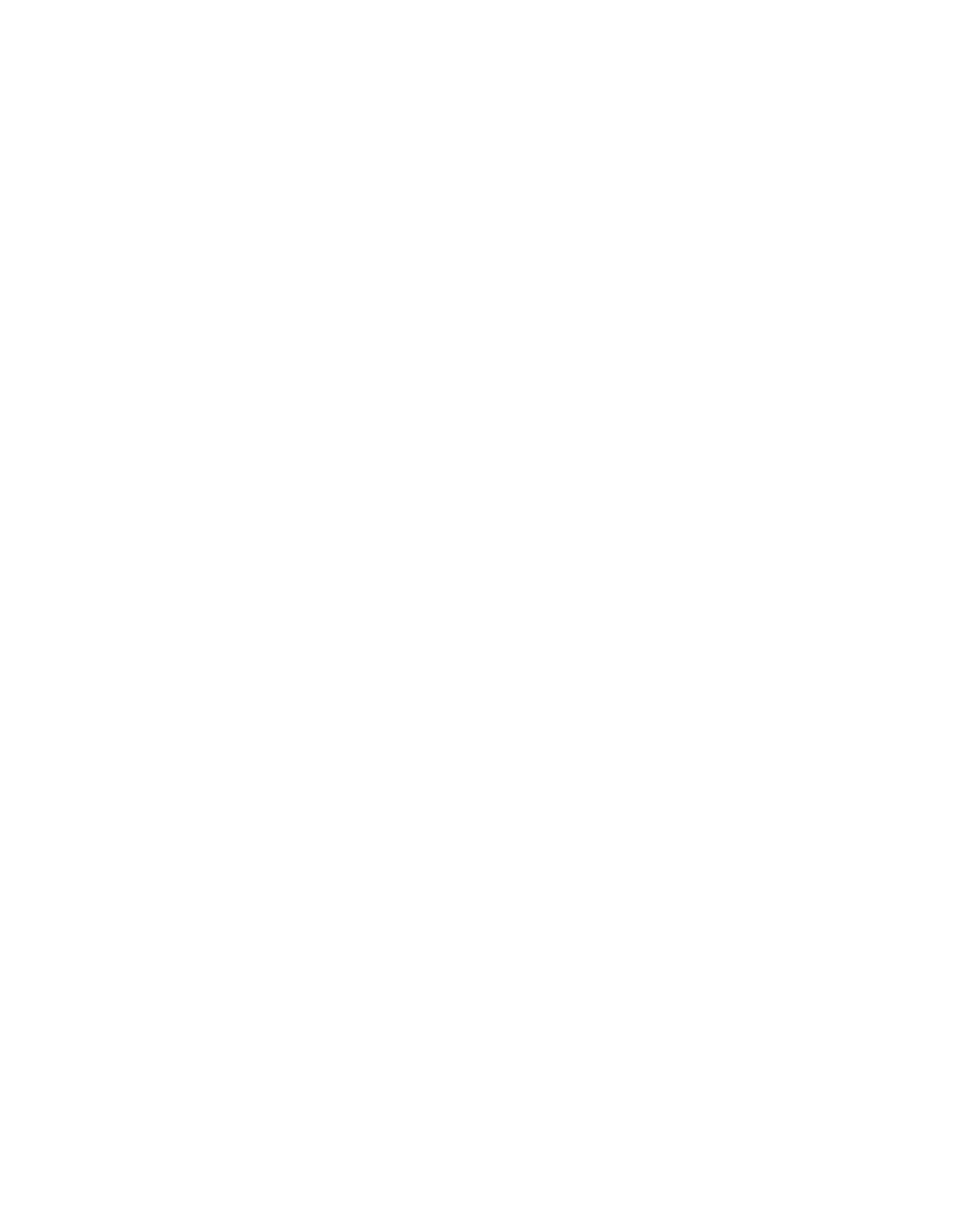Office of the Commissioner November 2015

# **CAMERA TECHNOLOGY**

The use of cameras has long been a key component of U.S. Customs and Border Protection's (CBP) efforts to earn and keep the public's trust and confidence in the critical work we do, while enforcing the laws we are sworn to uphold. CBP undertook a yearlong, in-depth study to explore the use of bodyworn cameras (BWCs) in our varied operating environments. The study concluded that these and other types of cameras could have positive benefits for CBP if acquired, deployed, and managed properly. This report concludes the feasibility study and communicates the next steps for CBP.

I would like to thank the members of the CBP Body-Worn Camera Working Group ("Working Group") and those who volunteered to test the technology in their day-to-day operations. During my interactions with those who tested the cameras, I heard about the potential benefits they may have for CBP. Their findings allowed CBP to chart a path forward for camera technology and our overall efforts to increase transparency to the public. I also appreciate the expertise provided in the 2014 Police Executive Research Forum report, *Implementing a Body-Worn Camera Program*, and the resources made available by the U.S. Department of Justice and non-governmental organizations.

Many state and local agencies utilize cameras and observe positive benefits. However, we know that the operating environments and needs of CBP can be quite different. CBP works in harsh physical environments, in some locations with limited internet connectivity, and experiences differences in the nature of law enforcement encounters. Additionally, varied assignments, uniforms, equipment and environmental elements can impact the functionality of technology. While the study found the particular BWCs evaluated were not well-suited for all CBP environments, overall camera technology does present benefits for CBP's mission.

This is an area of constantly evolving technology and we are committed to testing durable new cameras that may be a better fit with CBP's operational requirements. CBP must also develop policies, conduct further technical evaluations, and resolve other issues, such as funding and collective bargaining considerations.

I am directing an expanded camera review, including the integration of BWC testing into law enforcement operations such as checkpoints, vessel boarding and interdictions, training environments, and outbound operations at ports of entry as well as mobile camera options in vehicles. We will approach this effort thoughtfully and I welcome the opportunity to share our progress with the entire workforce and the public as we move forward.

> R. Gil Kerlikowske **Commissioner**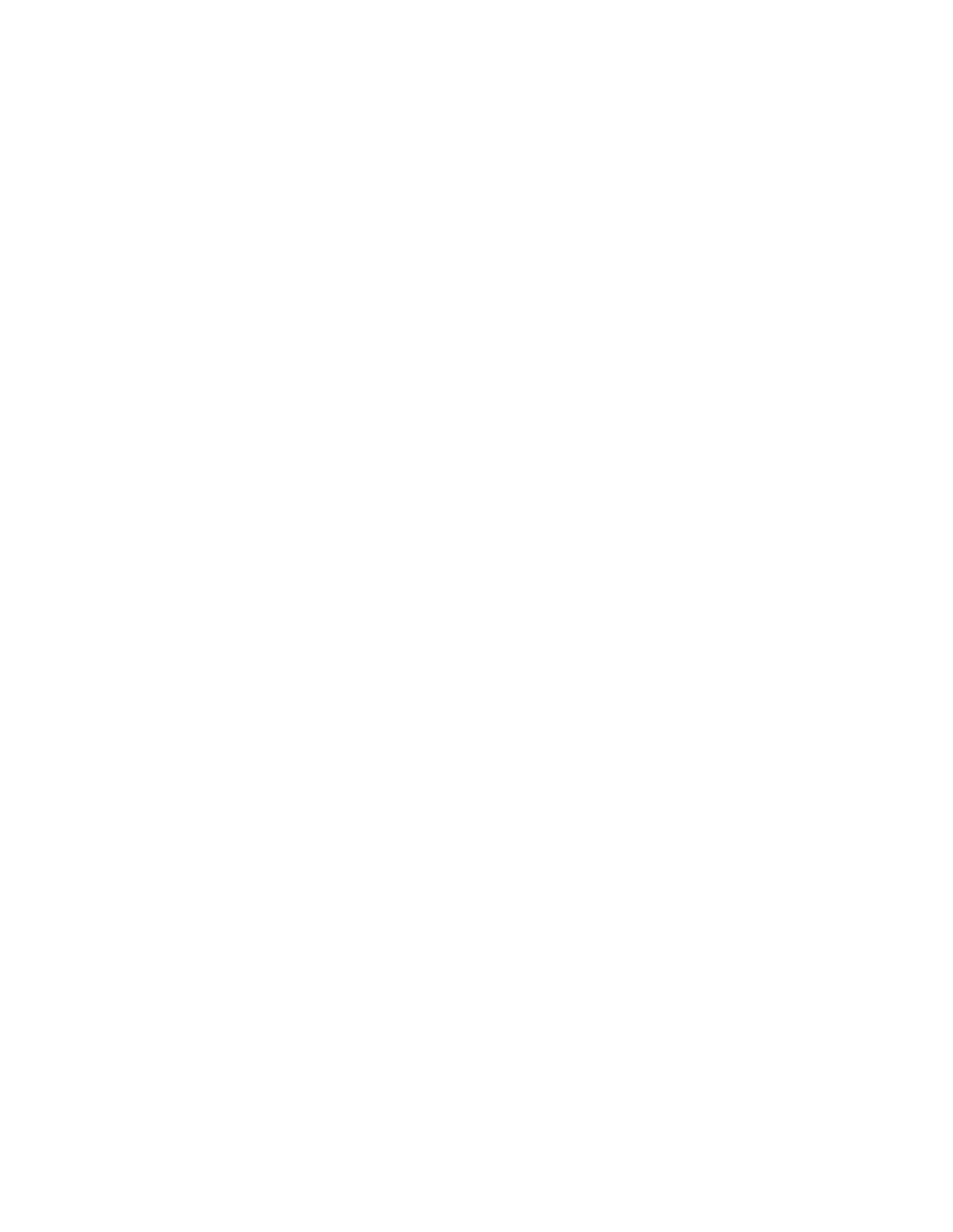#### **CAMERA TECHNOLOGY CURRENT STATE: CAMERA RICH ENVIRONMENT**

At the ports of entry – whether land, air, or sea – there is often a camera capturing CBP's interaction with the public. Overall, there are approximately 7,500 cameras covering the southern and northern border ports of entry. Between the ports of entry, CBP operates over 1,200 cameras, located in a variety of CBP environments, including fixed and mobile cameras, checkpoints, and facility cameras.

Camera footage is useful for showing how officers and agents perform their duties in the field. It can also play a role when members of the public have alleged misconduct, as seen in recent events.<sup>[1](#page-4-0)</sup>

#### **CBP BODY-WORN CAMERA STUDY NEXT STEPS: CAMERA TECHNOLOGY**

As a next step following completion of the feasibility study, Commissioner Kerlikowske has directed the Working Group to develop and coordinate the Agency's implementation strategy for camera technology. The study found that while the particular cameras evaluated were not well suited for all CBP environments, camera use can have a number of benefits for the CBP mission.

In recent years, state and local law enforcement agencies have deployed BWCs to enhance transparency, accountability, and credibility with the public. However, the use of BWCs in recent years has also raised important policy and technology questions that require further consideration before implementation by CBP. These factors include the availability of fitting technology to CBP's varied operating environments; better understanding needs in relation to the existing camera infrastructure at CBP; and policy considerations raised later in this report such as privacy matters; data storage; funding and collective bargaining.

CBP will require a hybrid solution including multiple camera deployments and product options. Consistent with the approach of other law enforcement agencies, CBP will consider a risk-based, scaled deployment of BWCs. A risk-based deployment option consists of measured deployment based on individual component risk analysis, current capabilities, and operational need.

Because cameras are already in use in CBP's day-to-day operations, a full scale deployment of BWCs is not necessary. For example, a BWC may not be needed at a port of entry where there is already an abundance of cameras in place. Rather than focusing exclusively on BWCs, CBP will expand its overall use of camera technology in the next phase of this effort. That comprehensive expansion will include mobile, port, maritime, and body worn cameras.

In this next phase, CBP will:

l

<span id="page-4-0"></span><sup>&</sup>lt;sup>1</sup> In July 2014, a Boy Scout Scoutmaster alleged mistreatment by CBP Officers at the Alcan, Alaska port of entry. The Office of Inspector General, Department of Homeland Security reviewed the group's inspection, including video footage from a port camera. The footage showed that the CBP officer did not un-holster or handle his weapon and that the allegations were unfounded.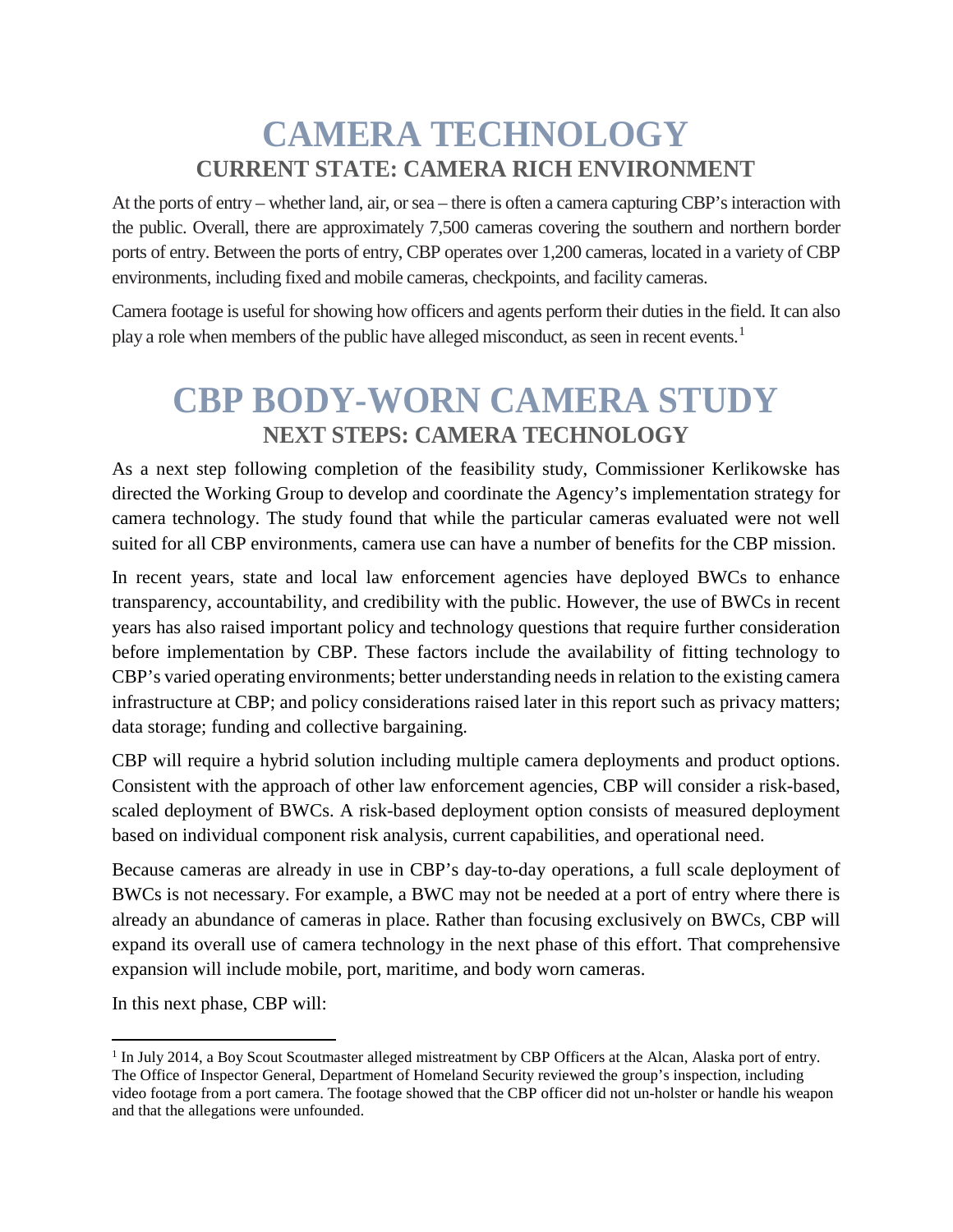- o evaluate existing fixed camera infrastructure;
- o evaluate mobile/dash camera capabilities at and between ports of entry; and
- o deploy cameras within training units.

We will explore the use of mobile/dash cameras in CBP marked vehicles, for both the Office of Field Operations (OFO) and the U. S. Border Patrol (USBP). CBP will continue to test camera use in new ways and locations and will likely discover new mission-supporting applications.

The expanded Working Group will comprise members from all CBP offices. Once established, CBP's OFO, USBP, and Office of Policy and Planning (OPP) will manage the day-to-day operations of the Working Group as co-chairs. The Working Group will coordinate the following:

#### **1. Test and deploy BWC technology.**

- a) CBP's Office of Training and Development is directed to incorporate camera technology into the academies and training facilities, ensuring camera footage is used as a teaching strategy to provide constructive feedback and promote officer/agent awareness. This technology and the resulting footage will allow for immediate feedback to the trainee regarding their performance during a training scenario. Use of camera technology in training will commence based on the development of technology requirements, availability, and recommendations of the Working Group due in January 2016.
- b) CBP's Air and Marine Operations (AMO), OFO, and the USBP are directed to identify and test new camera technology, and conduct deployment assessments of BWC technology using a risk-based approach. Recommendations must specifically address use of BWCs in operations including the following: checkpoints, vessel interdiction operations, vessel boarding, outbound operations, and Field Training Units. Recommendations should also address all guidance or changes that may impact the working conditions of CBP employees, to ensure collective bargaining requirements are met. Recommendations for deployment, with funding estimates, will be submitted to the Commissioner by January 31, 2016.

**2. Examine existing fixed camera technology with the expectation of optimizing current resources.** OFO and USBP are directed to examine upgrading and enhancing existing fixed camera infrastructure at CBP facilities and along the border. The results of this assessment must include recommendations that specifically address plans for a risk-based approach, upgrading existing camera technology, identify areas without camera technology, and investing in higher grade video resolution, video and audio recording abilities, data storage, improved audio capabilities, and other infrastructure needs in coordination with the Office of Information Technology (OIT). An assessment of existing fixed camera capabilities with recommendations for enhancements, to include funding estimates, will be submitted to the Commissioner by January 31, 2016.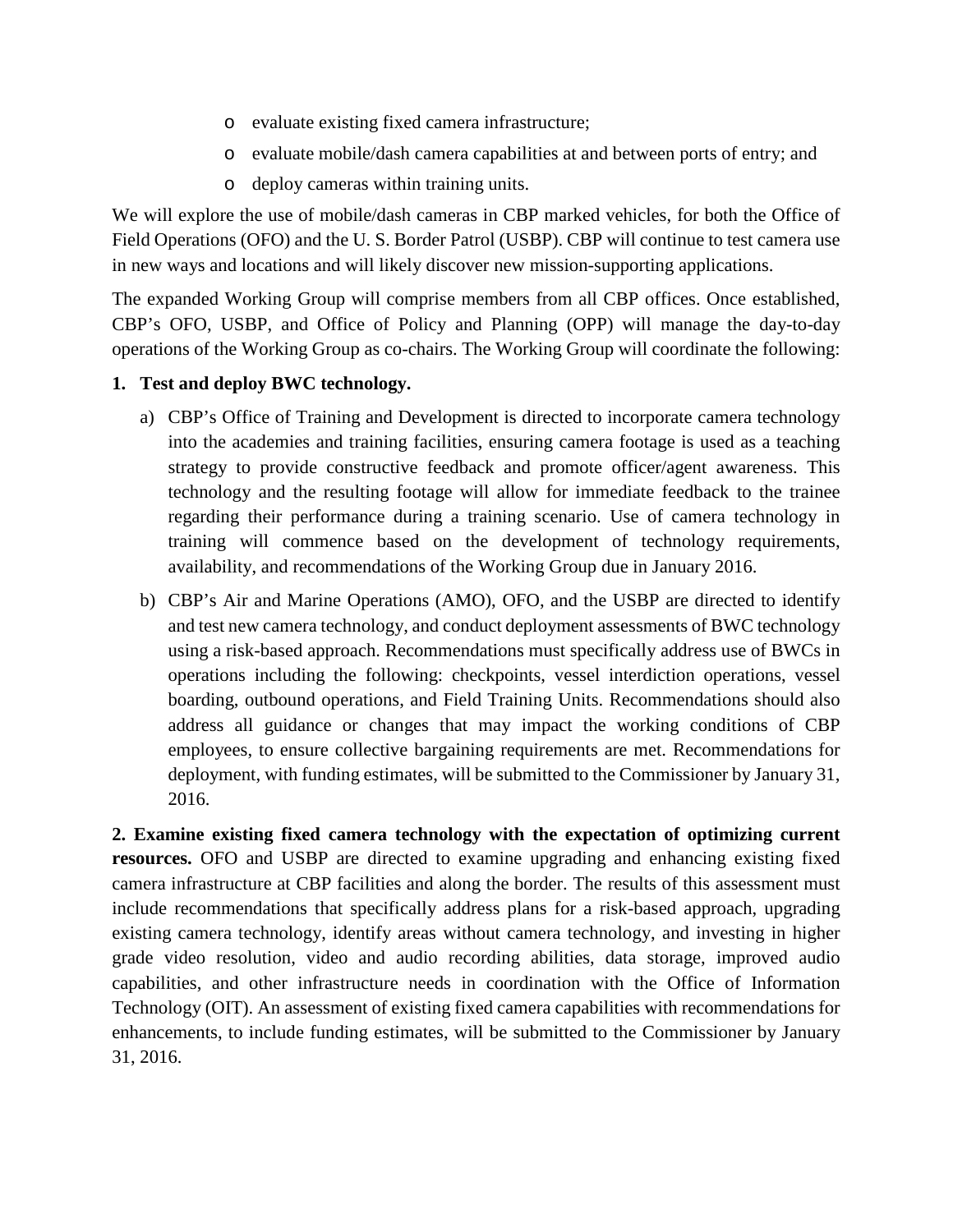**3. Explore mobile camera systems.** OFO, USBP, and Office of Technology Innovation and Acquisition (OTIA) are directed to evaluate possible integration of mobile camera systems with CBP marked vehicles in coordination with CBP's Office of Administration (OA). A plan for this feasibility evaluation will be submitted to the Commissioner by March 31, 2016. Following the evaluation, OFO and USBP will prepare recommendations for potential integration of this technology.

**4. Continue implementation of vessel-mounted camera systems.** AMO will continue implementation of vessel-mounted cameras that capture a 360-degree view of the area surrounding a vessel. AMO will provide a status update by December 31, 2015.

Moving forward, the Working Group will:

- 1. Establish goals, objectives, desired outcomes, and performance measures for camera technology.
- 2. Develop timelines for policy development, bargaining, technology requirements, acquisition, training, and outreach.
- 3. Prepare all necessary policies and procedures for key issues identified, such as the establishment of parameters to handle, catalog, use, access, and activate all considered technologies and the resulting video footage.
- 4. Establish an acquisition program management office to define the relationship and governance between this office and the Working Group. Decisive to this effort is the ability to quickly define requirements and establish an acquisition strategy. The Working Group and acquisition program office will coordinate to prepare the necessary documentation, detailed schedules and required decisions and demonstrations.
- 5. Coordinate with the OIT, the OA, and the Office of Internal Affairs to analyze such requirements as data storage capability and capacity; field infrastructure and facility readiness for new or improved technology; information technology resources and personnel needs to support camera technology; and select software, network, data storage, evidence, and video redaction solutions.
- 6. Coordinate with the Office of the Chief Counsel to receive legal opinions for privacy, data storage, retention, and other legal matters.
- 7. Conduct all necessary communication, education, and engagement opportunities with officers and agents, unions, and with CBP's stakeholders.
- 8. Develop solutions to support the expected increase in Freedom of Information Act (FOIA) requests for BWC footage.

As the co-chairs, OFO, USBP, and OPP will report the Working Group status on a regular schedule to Commissioner Kerlikowske and his leadership team as well as to leaders within their chains of command.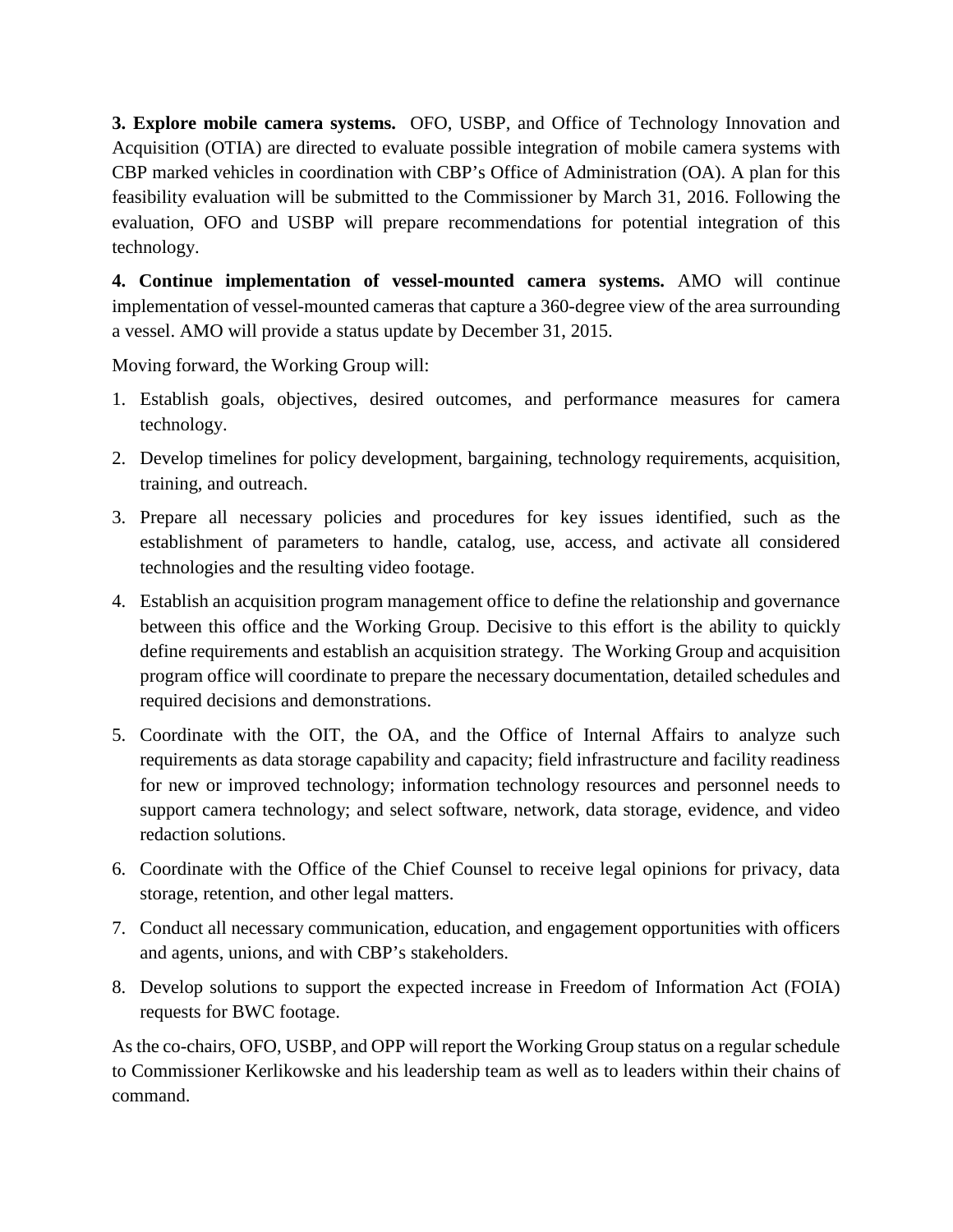### **CBP BODY-WORN CAMERA STUDY BACKGROUND AND SUMMARY**

CBP Commissioner Kerlikowske established the Working Group in July 2014 to evaluate the feasibility of incorporating BWC technology into CBP law enforcement operations. Membership comprised representatives from 13 CBP offices, the Department of Homeland Security (DHS), Office for Civil Rights and Civil Liberties, and the DHS Privacy Office.

First, the Working Group reviewed and analyzed available data, reports, expert recommendations, and scholarly papers. Members also participated in a government sponsored expert panel, hosted by the U.S. Department of Justice, Bureau of Justice Assistance, and several interagency meetings with the U.S. Department of Justice, U.S. Department of Interior, and U.S. General Services Administration. The Working Group also consulted state and local law enforcement entities with experience using body-worn camera technology, including the Los Angeles Police Department and the New Orleans Police Department, affording additional understanding and insight.

The first phase of the study was a controlled environment evaluation at the CBP academies and training facilities in Glynco, Georgia; Artesia, New Mexico; Oklahoma City, Oklahoma; and St. Augustine, Florida. Academy personnel at those sites observed the technology on officer and agent trainees during scenario-based training.

In the second phase, CBP evaluated the technology in practical situations at the Northern, Southern, and Coastal Border environments. It included BWC use by officers from USBP (El Paso and Blaine Sectors) and officers from the Office of Field Operations (Seattle Field Office) and agents from Air and Marine Operations (West Palm Beach Marine Unit and Great Lakes Air and Marine Branch). CBP's OTIA conducted an Operational Utility Evaluation, including quantitative analysis of the data collected during the field evaluations.

The Operational Utility Evaluation concluded "most [BWCs evaluated] were not designed to meet the rigors required by CBP officers and agents," and "for the most part were not suited for CBP operational use." While noting potential benefits, conclusions also emphasized operational and policy hurdles to overcome.

The third phase analyzed the data collected and considered policy, legal, privacy, labor relations, operations, deployment, cost, record retention, and information technology factors.

The Working Group found the following potential benefits of BWCs by CBP:

- Reduction of allegations and complaints, deterring frivolous complaints and lowering the likelihood of use of force incidents;
- Insight into law enforcement encounters that have traditionally been unavailable;
- Supplemental evidence in criminal cases increasing the likelihood of obtaining successful prosecution for those who have violated the law;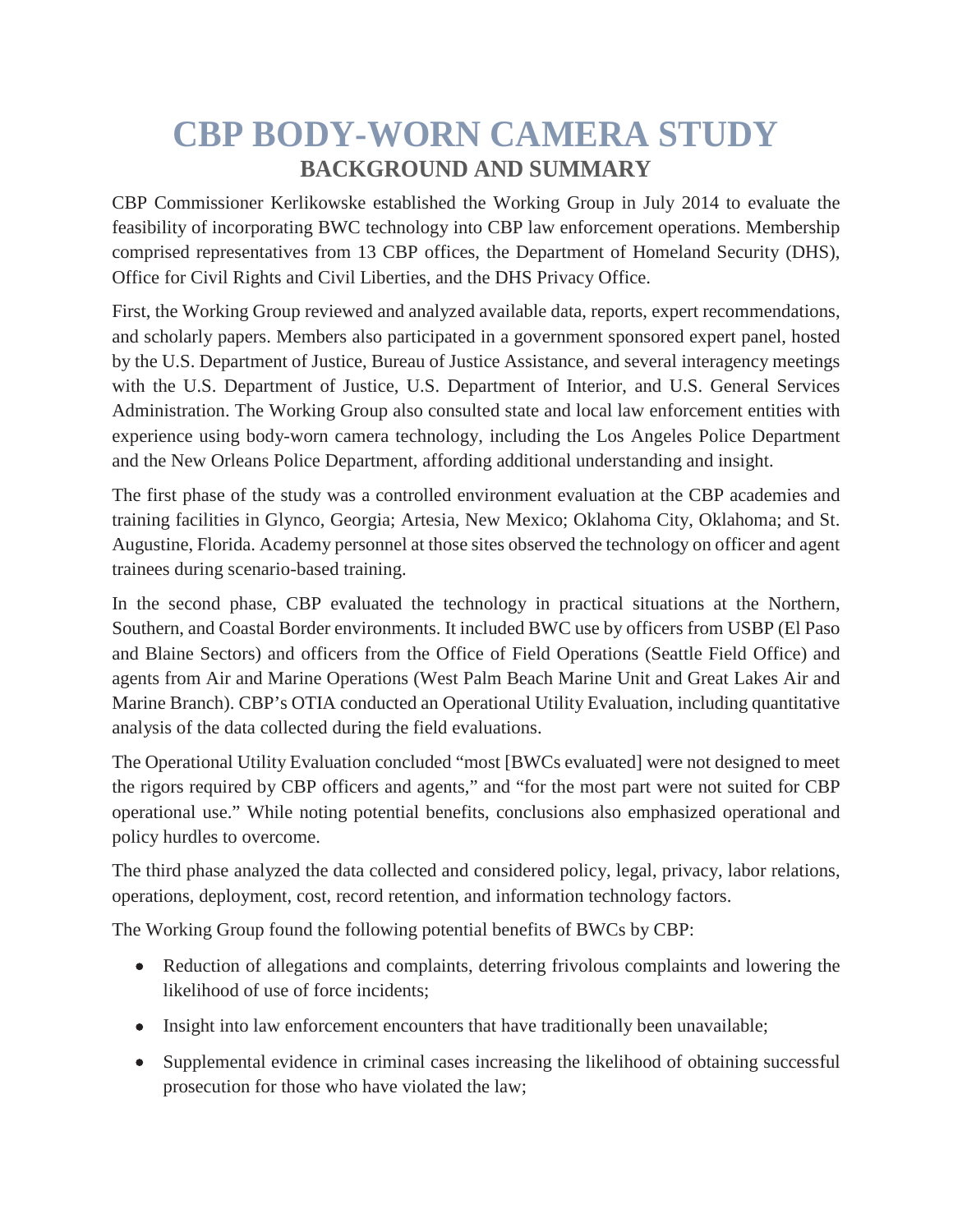- Enhanced training capabilities through utilization of footage as a learning tool;
- Reduced hostilities between officers/agents and citizens;
- Strengthened officer and agent performance and accountability;
- Increased officer and agent awareness and safety by influencing public behavior; and
- Simplified incident review by enabling the quick and immediate review of footage.

The Working Group also identified several factors that may adversely affect CBP officers/agents, operations, and mission effectiveness. These factors will be subjected to more in-depth study:

- Without appropriate training, there may be impacts to officer/agent safety such as changes to officer stance in tense encounters;
- There are concerns about the BWC technology capabilities and limitations as well as the potential to create mistrust and suspicion between officers/agents and management;
- There are questions about whether the BWC video accurately conveys the same sense of threat that is experienced by an officer/agent;
- Diverse operational environments and enforcement assignments within CBP, especially for the USBP, make the application of BWC technology less conducive than its application within the traditional law enforcement environment;
- The public may be less likely to divulge information to law enforcement officers if they know they are being recorded, as CBP found at some testing sites;
- BWCs and software may pose a vulnerability and security risk due to a lack of adequate security features; signals from BWCs could be susceptible to hacking by non-CBP approved devices;
- There will be ongoing, long-term financial costs of a BWC program after implementation such as technology enhancements, infrastructure improvements, increasing storage, and additional staffing requirements to support the management of footage; and
- Management and support of a BWC program could result in lost law enforcement hours due to added administrative duty of uploading of footage after shifts, records management, training, and technology infrastructure support, and processing potentially high numbers of FOIA requests.

The Working Group strongly recommended CBP complete the following prior to deploying BWC technology:

1. Develop a final policy document that resolves key issues and establishes parameters for the handling, cataloging, use, access, and activation of BWCs and the footage.